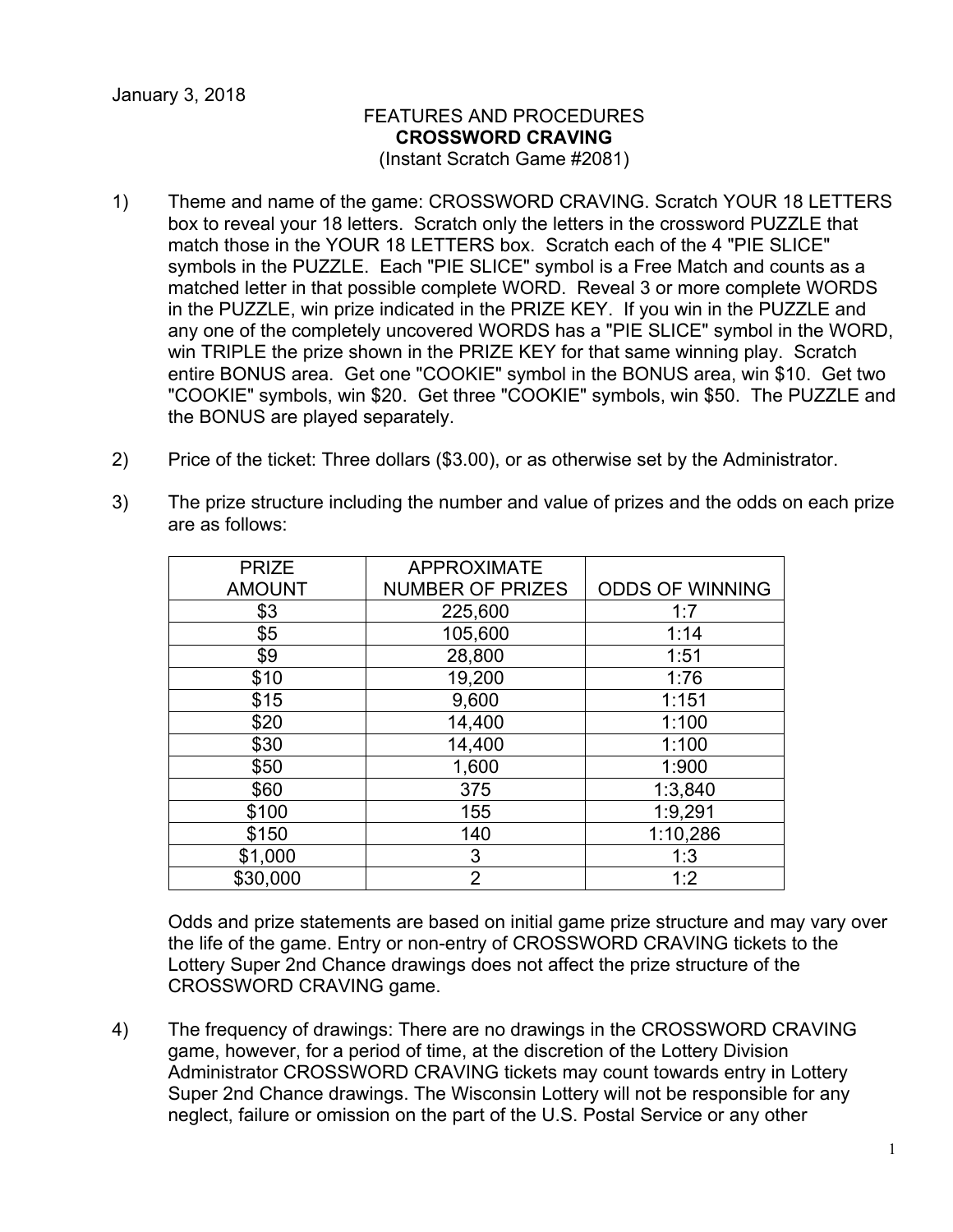delivery/courier service used to deliver a player's Super 2nd Chance Drawing mailing to the Wisconsin Lottery. The Lottery assumes no responsibility or liability for Super 2nd Chance tickets that are lost, or destroyed or otherwise disqualified from participation in a drawing when such tickets are in the control of the Lottery. All tickets sent to the Wisconsin Lottery to enter the Super 2nd Chance drawings become property of the Wisconsin Lottery and will not be returned. Only tickets sent to and received at the correct address for entry into the Super 2nd Chance drawing will be eligible for the Super 2nd Chance drawing.

5) The method of selecting winners: There is one (1) crossword PUZZLE and one (1) BONUS play area on each CROSSWORD CRAVING ticket. The PUZZLE and the BONUS are played separately.

The holder of a ticket where the letters in the uncovered YOUR 18 LETTERS box match the letters in the crossword PUZZLE to complete three (3) or more complete WORDS shall win the prize shown in the PRIZE KEY for that same number of complete WORDS.

The holder of a ticket where the letters in the uncovered YOUR 18 LETTERS box match the letters in the crossword PUZZLE to complete three (3) or more complete WORDS, and where one (1) of those completed WORDS has a "PIE SLICE" play symbol imaged in place of one (1) of the letter spots within that WORD shall win three (3) times the corresponding prize amount shown in the PRIZE KEY for that same number of complete WORDS.

The holder of a ticket showing exactly one (1) "COOKIE" play symbol in the uncovered BONUS area shall win the prize amount of ten dollars (\$10). The holder of a ticket showing exactly two (2) "COOKIE" play symbols in the uncovered BONUS area shall win the prize amount of twenty dollars (\$20). The holder of a ticket showing exactly three (3) "COOKIE" play symbols in the uncovered BONUS area shall win the prize amount of fifty dollars (\$50).

The possible complete WORDS on the ticket will be shown in the PUZZLE. Each possible complete WORD consists of three (3) or more letters and fills a complete word space. Letters in the PUZZLE combined to form a complete WORD must appear in a continuous horizontal (from left to right) or vertical (from top to bottom) sequence in a word space on the PUZZLE, and must completely fill that word space. Each of the four (4) "PIE SLICE" play symbols within the PUZZLE is a free match and counts as a matched letter in that possible complete WORD. A word within a complete WORD such as "cab" within "cabin" is not a complete WORD since it does not completely fill the word space. Letters forming a WORD filling a complete word space can only be used to form one (1) complete WORD. Complete WORDS cannot be formed in the PUZZLE by linking letters diagonally, or by reading the letters from right to left or bottom to top. The YOUR 18 LETTERS box play area must contain all of the letters in a possible complete WORD in order to form that WORD in the PUZZLE. A winning ticket can win only the highest prize or (if a "PIE SLICE" play symbol is imaged in place of one (1) of the letter spots within one (1) of the completed WORDS as previously described in these features and procedures) three (3) times the highest prize shown in the PRIZE KEY for that same winning pattern as previously described in these features and procedures.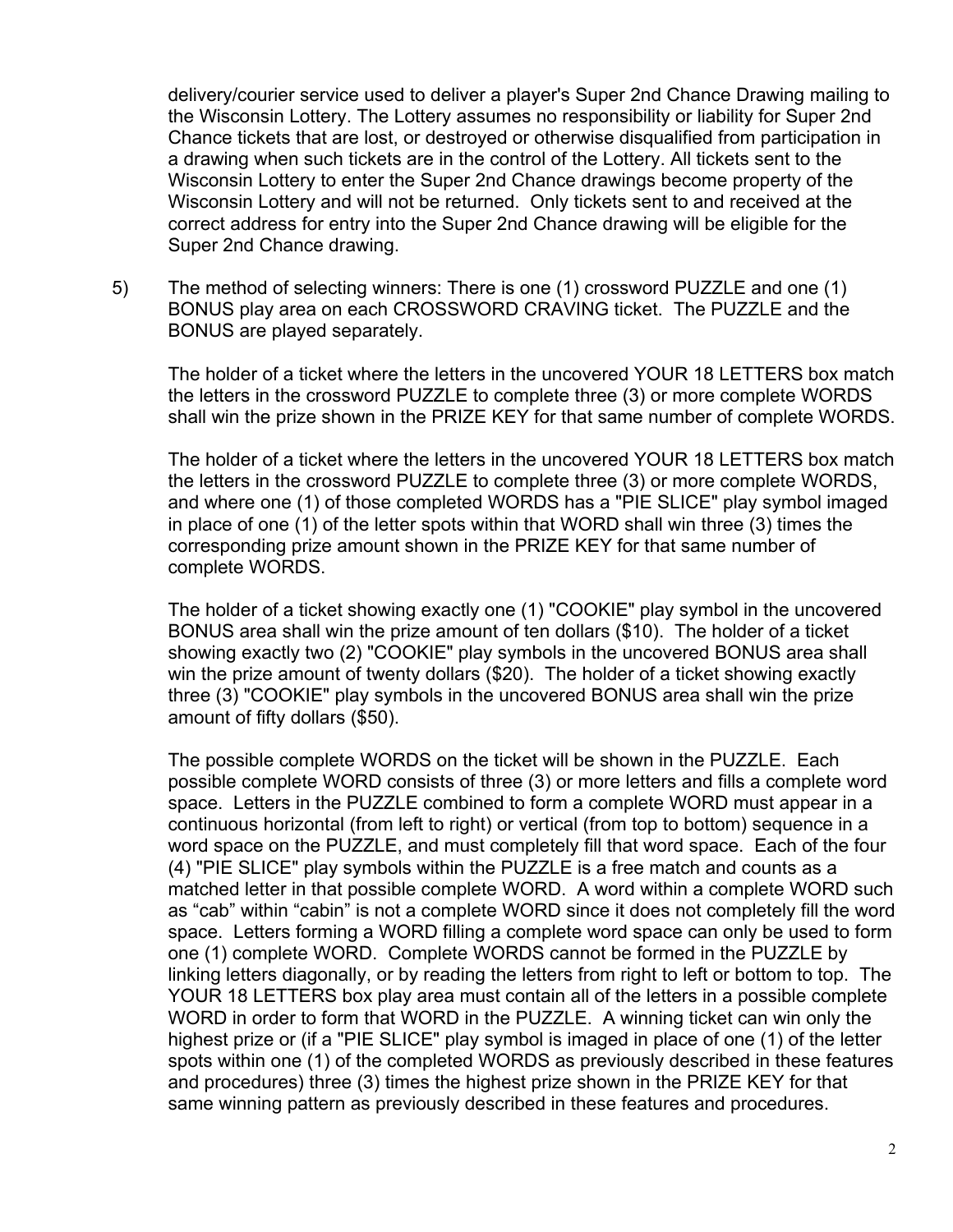- 6) The method of making payment to winners:
	- A. Submission of the original ticket (not a copy), as provided below, shall be the sole method of claiming a prize.
	- B. Payment of prizes under six hundred dollars (\$600) may be made by presenting the ticket for validation and payment to any Wisconsin Lottery retailer.
	- C. The original winning ticket must be signed by a single human being. For-profit and non-profit entities, trusts, and other non-human beings are not eligible to play or claim a prize in this game. Payment of any prize totaling five hundred thousand, nine hundred ninety nine dollars (\$500,999) or less may be made by either 1) signing the back of the original winning ticket, completing a Lottery claim form and presenting it in person to any Lottery office for validation and payment by the claim deadline under section 6(G), or 2) by signing the back of the original winning ticket, completing a Lottery claim form and mailing it for validation and payment to Lottery Headquarters in Madison. If claiming a prize by mail, the original winning ticket and Lottery claim form must be mailed to Lottery Headquarters in Madison in a properly addressed envelope with the postage duly prepaid by the claim deadline under section 6(G). Payment of any prize totaling five hundred and one thousand dollars (\$501,000) or more must be made by signing the back of the original winning ticket, completing a Lottery claim form and presenting it in person to the Lottery Headquarters in Madison for validation and payment by the claim deadline under section 6(G). Personal appearance may be waived at the Lottery Division Administrator's sole discretion.
	- D. Tickets are void if stolen, unissued, mutilated, altered, counterfeit, or otherwise fail validation tests. The Lottery at its sole discretion reserves the right to pay any mutilated ticket based upon the facts and circumstances of the particular claim. Such action by the Lottery is final and non-reviewable.
	- E. Tickets are void if misprinted. "Misprinted" means any mistake or difference from the original ticket or game specifications of any kind in the printing, manufacturing, packaging or other processing related to the production or distribution of the ticket caused by the raw materials, processes or handling of the ticket until its ultimate sale to the consumer/player. "Misprinted" includes but is not limited to the tickets being unreadable, misregistered, defective, or multiply printed. Also, "misprinted" includes errors in the computer software, computer hardware, code or programming of the game regardless of whether the errors were imbedded or caused by human action relating to any of the matters mentioned in this paragraph. The Lottery at its sole discretion reserves the right to pay any such "misprinted" ticket based upon the facts and circumstances of the particular claim. Such action by the Lottery is final and non-reviewable.
	- F. All tickets sent to the Wisconsin Lottery for the purpose of redemption become property of the Lottery and will not be returned.